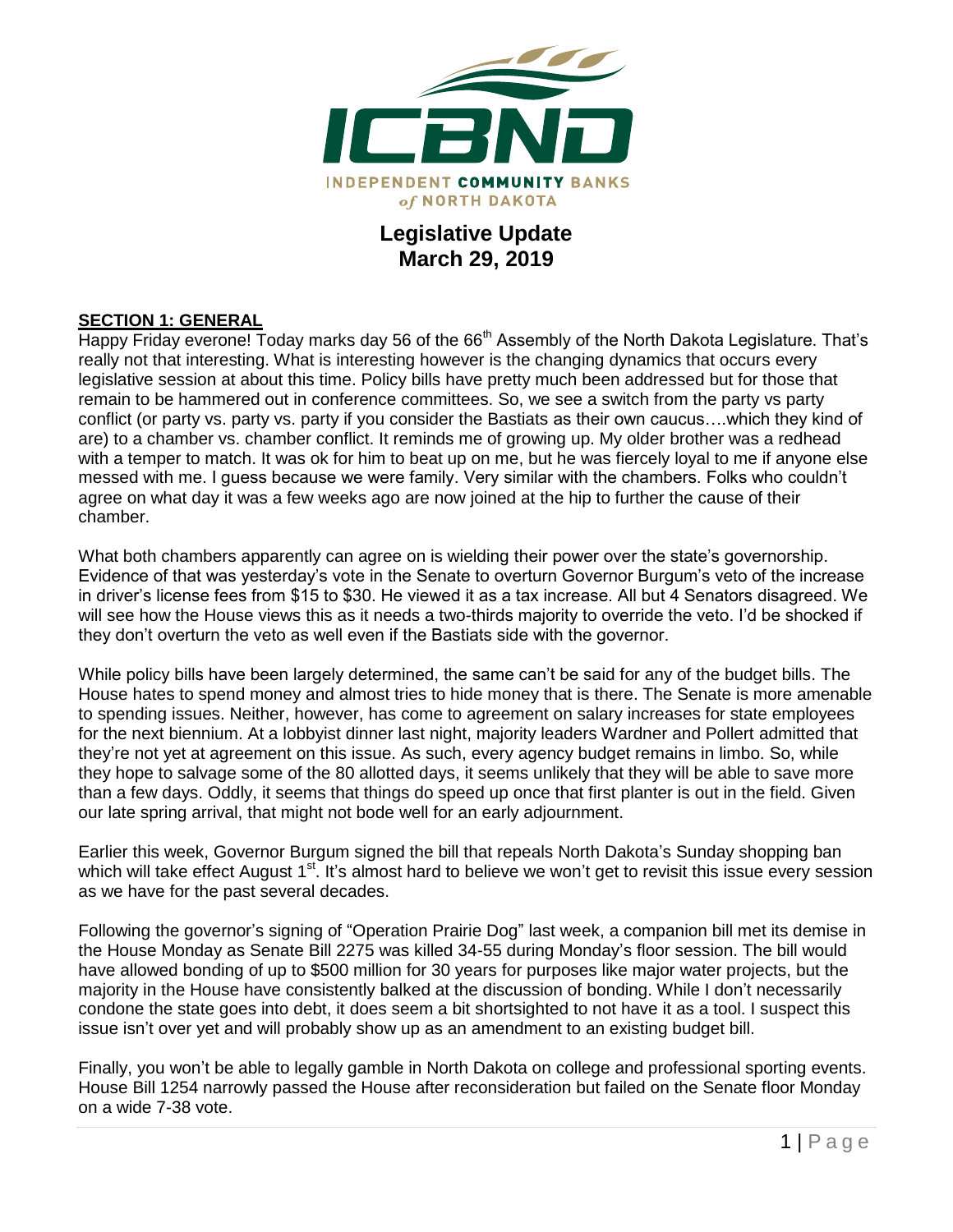## **SECTION 2: BILL UPDATES FROM ICBND "PRIORITY" TRACKING LIST**

**SB 2197** – is the Bank of North Dakota's bill allowing for 10 year fixed rate options for its family farm loan programs. ICBND testified in support of this bill in both the Senate and House Ag Committees. The bill passed the House Friday by a vote of 81-5 and now heads to the governor's desk.

**HB 1165** – sought to create a state-wide zoning standard for nonconforming structures damaged by more than 50 percent of value. Significant opposition to this bill was presented arguing that local control was a better mechanism to deal with varying issues. The Senate agreed and the bill failed on the Senate floor Wednesday by a vote of 17-30. We did not take a position on this bill, but I think the Senate got it right.

**HB 1171** – would create a skilled workforce scholarship program. Funding would come from a \$10 million transfer from the Bank of North Dakota but would require dollar for dollar matching from private industry. Given the workforce shortages in our state, the bill was heavily supported by both the House and Senate and ultimately passed the Senate unanimously Thursday.

#### **SECTION 3: BILL HEARINGS NEXT WEEK**

There are no committee hearings on ICBND's tracking list for next week.

Legislator contact information can be found at<http://www.legis.nd.gov/contact-my-legislators> and you can check on any legislative activities through the Legislative Council's web page at [www.legis.nd.gov.](http://www.legis.nd.gov/)

Thank you for your participation in the legislative process. Please call, email or text me with any questions or concerns. If you'd like to be taken off this distribution list or if there are others in your organization that should be on the distribution list for the legislative updates, please let me know.

Sincerely,

Bany D. Haugen

*Barry D. Haugen [barryh@icbnd.com](mailto:barryh@icbnd.com) cell: 701.955.4308 office: 701.258.7121*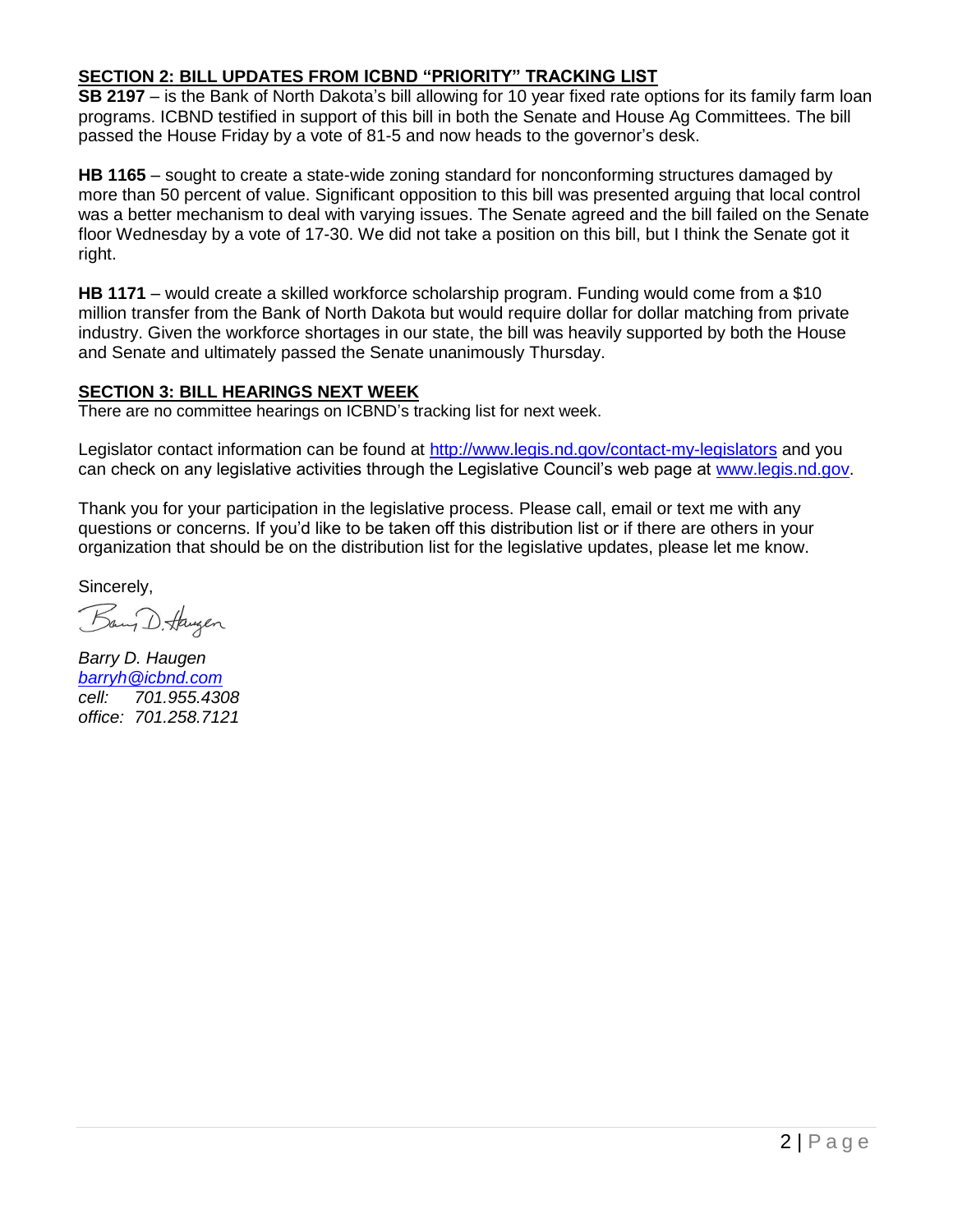

# **ICBND BILL TRACKING LIST**

| <b>Bill</b>    | <b>Status</b>                                                                                                                                                 | <b>Title</b>                                                                                                                                                                                                                                                                                                                                                                                                                                                                                                                                                             |
|----------------|---------------------------------------------------------------------------------------------------------------------------------------------------------------|--------------------------------------------------------------------------------------------------------------------------------------------------------------------------------------------------------------------------------------------------------------------------------------------------------------------------------------------------------------------------------------------------------------------------------------------------------------------------------------------------------------------------------------------------------------------------|
| <b>HB 1008</b> | House: PASSED<br>Senate: INTRODUCED<br>02/18 S Introduced, first reading, referred<br><b>Appropriations Committee</b><br>03/01 S Committee Hearing - 11:00 AM | A BILL for an Act to provide an appropriation for<br>defraying the expenses of the department of financial<br>institutions.                                                                                                                                                                                                                                                                                                                                                                                                                                              |
| HB 1018        | House: PASSED<br>Senate: INTRODUCED<br>03/13 S Committee Hearing - 02:30 PM<br>03/21 S Committee Hearing - 08:30 AM                                           | A BILL for an Act to provide an appropriation for<br>defraying the expenses of the department of<br>commerce; to provide exemptions; to provide for a<br>legislative management study of the unmanned aircraft<br>systems industry; to provide for a transfer; to provide<br>for a report; and to declare an emergency.                                                                                                                                                                                                                                                  |
| HB 1035        | House: PASSED<br>Senate: PASSED<br>03/28 H Signed by Speaker<br>03/28 H Sent to Governor                                                                      | Relating to initiated measures and election ballots.                                                                                                                                                                                                                                                                                                                                                                                                                                                                                                                     |
| HB 1043        | House: DEFEATED<br>01/09 H Reported back, do not pass, placed on<br>calendar 14 0 0<br>01/11 H Second reading, failed to pass, yeas 0 nays<br>88              | Relating to the exemption of an open blockchain token<br>from specified securities transactions and dealings;<br>relating to the definitions of an open blockchain token<br>and virtual currency and excluding an open blockchain<br>token and virtual currency from specified money<br>transmission requirements.                                                                                                                                                                                                                                                       |
| <b>HB 1045</b> | House: INTRODUCED<br>Senate: PASSED<br>03/19 S Second reading, passed as amended, yeas<br>42 nays 4<br>03/20 H Returned to House (12)                         | Relating to electronic transaction definitions,<br>blockchain technology and smart contracts, and<br>number of shareholders; relating to electronic<br>transactions, filing of an annual report by corporations<br>engaged in farming or ranching, Business Corporation<br>Act definitions, knowledge and notice, share<br>certificates, corporate voting list and voting trusts,<br>acceptance of shareholder act by the corporation,<br>corporate records, corporate dissolution procedure,<br>and the filing of an annual report by a publicly traded<br>corporation. |
| <b>HB 1048</b> | House: PASSED<br>Senate: PASSED<br><b>Governor: SIGNED</b><br>03/21 H Signed by Governor 03/20<br>03/22 Filed with Secretary Of State 03/21                   | Relating to the use of distributed ledger technologies<br>and a pilot program.                                                                                                                                                                                                                                                                                                                                                                                                                                                                                           |
| HB 1055        | House: PASSED<br>Senate: PASSED<br>Governor: SIGNED<br>03/22 H Signed by Governor 03/21<br>03/25 Filed with Secretary Of State 03/22                          | Relating to motor vehicle body damage disclosure.                                                                                                                                                                                                                                                                                                                                                                                                                                                                                                                        |
| HB 1066        | House: PASSED                                                                                                                                                 | Relating to infrastructure funds; relating to oil and gas                                                                                                                                                                                                                                                                                                                                                                                                                                                                                                                |
|                |                                                                                                                                                               |                                                                                                                                                                                                                                                                                                                                                                                                                                                                                                                                                                          |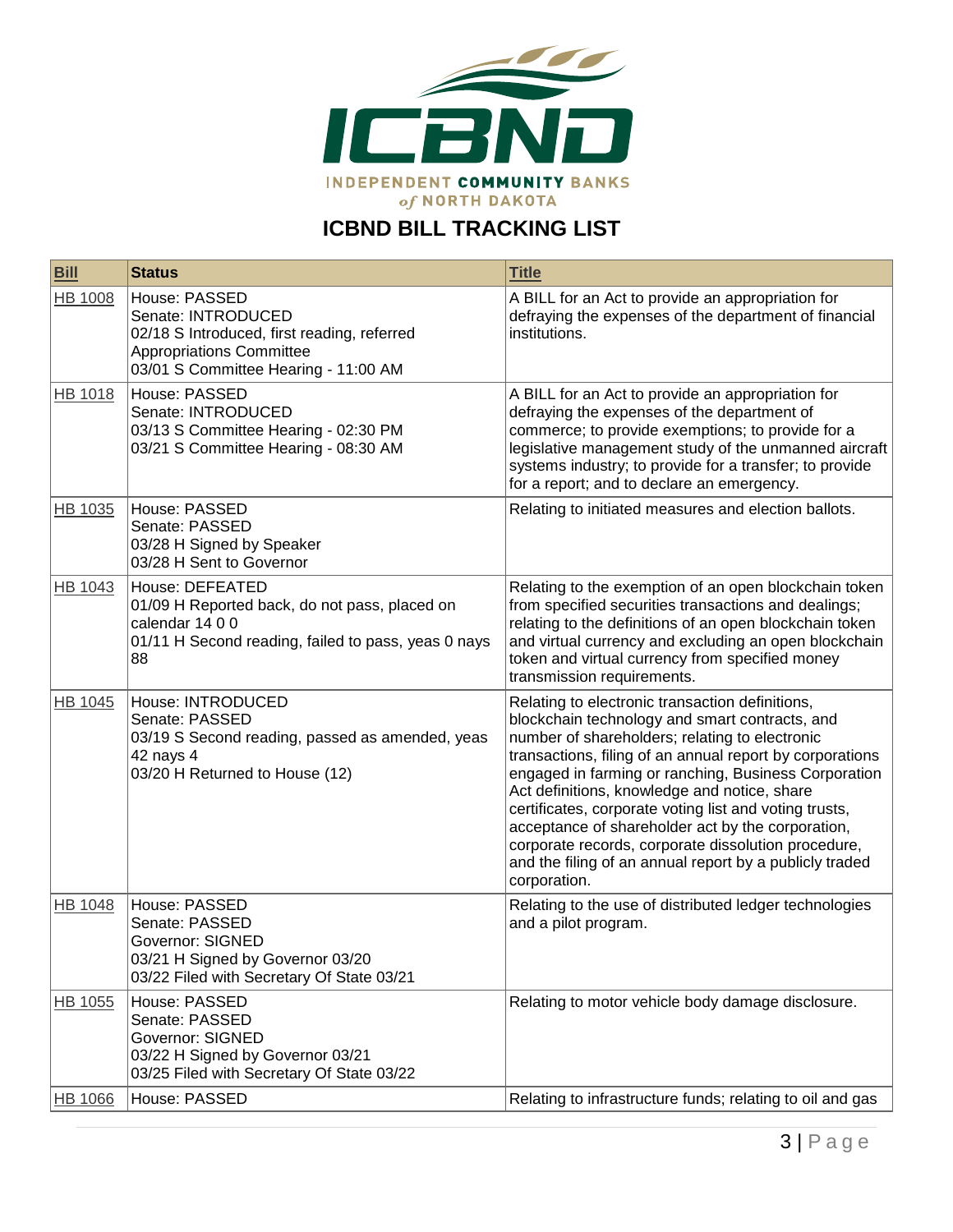|                | Senate: PASSED<br><b>Governor: SIGNED</b><br>03/21 H Signed by Governor 03/20<br>03/22 Filed with Secretary Of State 03/20                                         | tax revenue allocations; to provide a continuing<br>appropriation; to provide for a report; and to provide an<br>effective date.                                                                                                                                                                                                                                                                    |
|----------------|--------------------------------------------------------------------------------------------------------------------------------------------------------------------|-----------------------------------------------------------------------------------------------------------------------------------------------------------------------------------------------------------------------------------------------------------------------------------------------------------------------------------------------------------------------------------------------------|
| HB 1067        | House: INTRODUCED<br>Senate: PASSED<br>03/04 S Second reading, passed as amended, yeas<br>45 nays 0<br>03/05 H Returned to House (12)                              | Relating to municipal bid requirements and certificates<br>of indebtedness.                                                                                                                                                                                                                                                                                                                         |
| HB 1097        | House: PASSED<br>Senate: PASSED<br><b>Governor: SIGNED</b><br>03/27 H Signed by Governor 03/25<br>03/28 Filed with Secretary Of State 03/25                        | Relating to Sunday closing laws and retail agreements;<br>to repeal sections 12.1-30-01, 12.1-30-02, and 12.1-<br>30-03 of the North Dakota Century Code, relating to<br>Sunday closing laws; and to provide a penalty.                                                                                                                                                                             |
| HB 1106        | House: PASSED<br>Senate: INTRODUCED<br>03/06 S Rereferred to Appropriations<br>03/14 S Committee Hearing - 09:00 AM                                                | Relating to the establishment of an invisible<br>reinsurance pool for the individual health insurance<br>market; to amend and reenact subsection 2 of section<br>26.1-03-17 of the North Dakota Century Code, relating<br>to premium taxes and credits for insurance companies;<br>to provide for a legislative management study; to<br>provide an expiration date; and to declare an<br>emergency. |
| <b>HB 1110</b> | House: PASSED<br>Senate: PASSED<br><b>Governor: SIGNED</b><br>03/11 H Signed by Governor 03/08<br>03/13 Filed with Secretary Of State 03/08                        | Relating to the adoption of the Revised Uniform Law<br>on Notarial Acts; relating to the adoption of the<br>Revised Uniform Law on Notarial Acts.                                                                                                                                                                                                                                                   |
| <b>HB 1116</b> | House: PASSED<br>Senate: PASSED<br><b>Governor: SIGNED</b><br>03/11 H Signed by Governor 03/08<br>03/13 Filed with Secretary Of State 03/08                        | Relating to the North Dakota life and health insurance<br>guaranty association relating to application of laws to<br>an insolvent insurer; and to provide for application.                                                                                                                                                                                                                          |
| HB 1135        | House: PASSED<br>Senate: PASSED<br><b>Governor: SIGNED</b><br>03/22 H Signed by Governor 03/21<br>03/25 Filed with Secretary Of State 03/22                        | Relating to parking spaces for the mobility impaired;<br>and to provide a penalty.                                                                                                                                                                                                                                                                                                                  |
| <b>HB 1165</b> | House: PASSED<br>Senate: DEFEATED<br>03/26 S Reported back, do not pass, placed on<br>calendar 4 1 1<br>03/27 S Second reading, failed to pass, yeas 17 nays<br>30 | Relating to nonconforming structures.                                                                                                                                                                                                                                                                                                                                                               |
| HB 1171        | House: PASSED<br>Senate: PASSED<br>03/27 S Reported back, do pass, place on calendar<br>1400<br>03/28 S Second reading, passed as amended, yeas<br>45 nays 0       | Relating to the development and implementation of a<br>skilled workforce scholarship program; to provide a<br>continuing appropriation; and to provide for a transfer.                                                                                                                                                                                                                              |
| HB 1181        | House: PASSED<br>Senate: PASSED<br><b>Governor: SIGNED</b><br>03/21 H Signed by Governor 03/20<br>03/22 Filed with Secretary Of State 03/21                        | Relating to the regulation of guaranteed asset<br>protection waivers; to provide a penalty; and to provide<br>for application.                                                                                                                                                                                                                                                                      |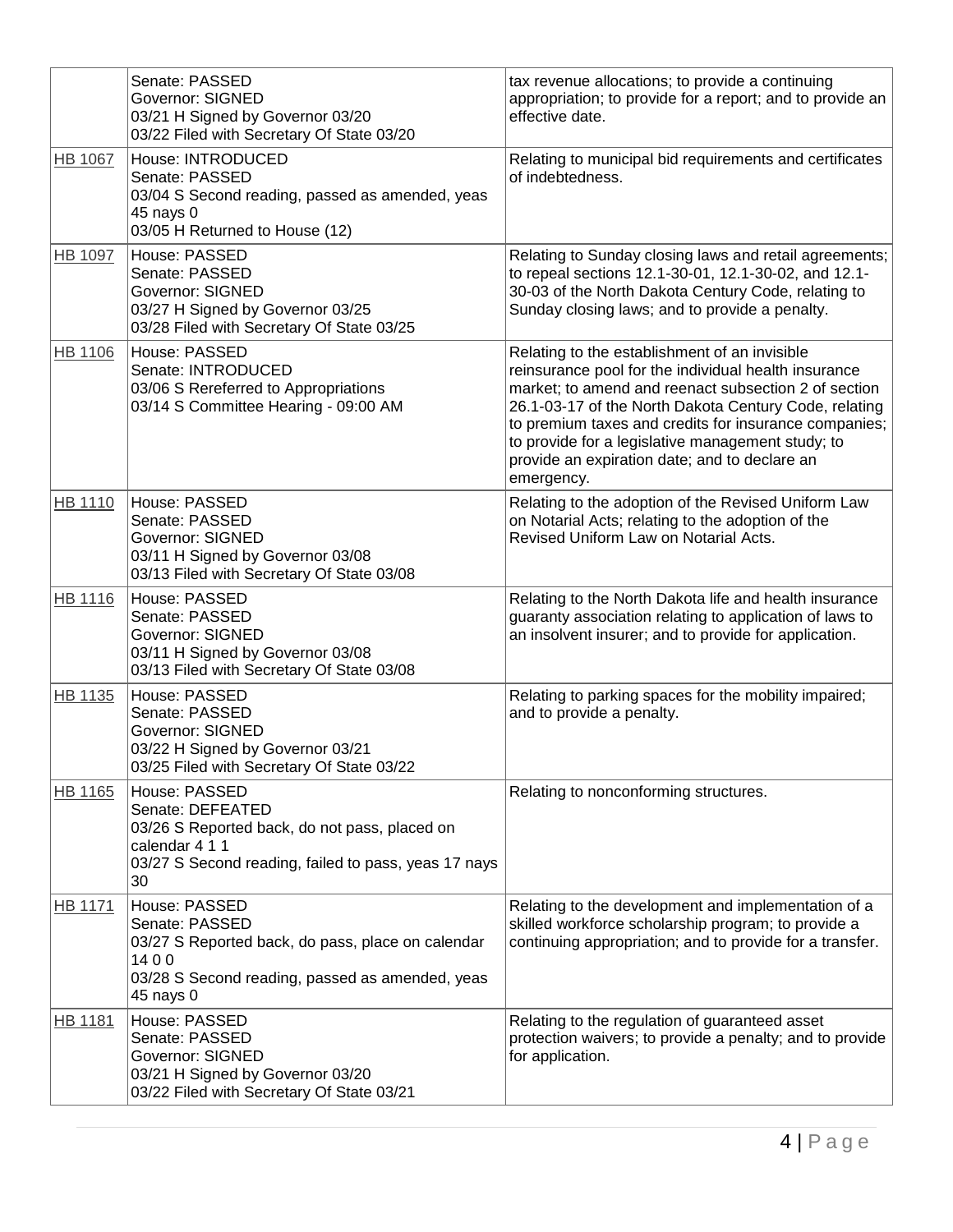| HB 1193        | House: PASSED<br>Senate: PASSED<br><b>Governor: SIGNED</b><br>03/27 H Signed by Governor 03/26<br>03/28 Filed with Secretary Of State 03/27                        | Relating to a living wage mandate prohibition for<br>political subdivisions; and to provide for application.                                                                                                                                                                    |
|----------------|--------------------------------------------------------------------------------------------------------------------------------------------------------------------|---------------------------------------------------------------------------------------------------------------------------------------------------------------------------------------------------------------------------------------------------------------------------------|
| HB 1195        | House: INTRODUCED<br>Senate: PASSED<br>03/13 S Second reading, passed as amended, yeas<br>45 nays 0<br>03/14 H Returned to House (12)                              | Relating to customer contract clauses and the use of<br>certain marketing practices involving automatic<br>renewal; to provide a penalty; and to provide for<br>application.                                                                                                    |
| HB 1217        | House: DEFEATED<br>01/28 H Reported back, do not pass, placed on<br>calendar 10 4 0<br>01/31 H Second reading, failed to pass, yeas 24 nays<br>67                  | Relating to competition between the government and<br>private industry and to require a report to the legislative<br>management.                                                                                                                                                |
| HB 1218        | House: DEFEATED<br>01/25 H Reported back, do not pass, placed on<br>calendar 11 0 3<br>01/29 H Second reading, failed to pass, yeas 3 nays<br>90                   | Relating to consumer towing protection; relating to<br>custody of abandoned vehicles, notice to owners of<br>abandoned vehicles, and right to reclaim an<br>abandoned vehicle; to provide a penalty; and to<br>provide an effective date.                                       |
| <b>HB 1220</b> | House: PASSED<br>Senate: PASSED<br><b>Governor: SIGNED</b><br>03/13 H Signed by Governor 03/12<br>03/14 Filed with Secretary Of State 03/13                        | Relating to priority of agricultural supplier liens; and to<br>provide for application.                                                                                                                                                                                         |
| <b>HB 1222</b> | House: DEFEATED<br>02/04 H Reported back, do not pass, placed on<br>calendar 10 3 1<br>02/08 H Second reading, failed to pass, yeas 17 nays<br>71                  | Relating to the elimination of individual and corporate<br>income tax and the imposition of a flat individual and<br>corporate income tax at a rate of one percent; relating<br>to the elimination of individual and corporate income<br>tax; and to provide an effective date. |
| HB 1235        | House: DEFEATED<br>02/05 H Reported back, do not pass, placed on<br>calendar 12 2 0<br>02/11 H Second reading, failed to pass, yeas 16 nays<br>77                  | Relating to a corporate income tax credit and an<br>employer deduction for reimbursement of employee<br>child care expenditures; and to provide an effective<br>date.                                                                                                           |
| <b>HB 1241</b> | House: PASSED<br>Senate: DEFEATED<br>03/19 S Reported back, do not pass, placed on<br>calendar 5 1 0<br>03/21 S Second reading, failed to pass, yeas 10 nays<br>36 | Relating to an individual income tax deduction for<br>contributions made to a first-time home buyer savings<br>account; and to provide an effective date.                                                                                                                       |
| HB 1243        | House: DEFEATED<br>01/25 H Reported back, do not pass, placed on<br>calendar 10 4 0<br>01/30 H Second reading, failed to pass, yeas 12 nays<br>80                  | Relating to recording of easements.                                                                                                                                                                                                                                             |
| HB 1251        | House: INTRODUCED<br>Senate: PASSED<br>03/11 S Second reading, passed as amended, yeas<br>41 nays 4<br>03/12 H Returned to House (12)                              | Relating to property disclosure requirements.                                                                                                                                                                                                                                   |
| HB 1253        | House: DEFEATED<br>02/14 H Amendment adopted, placed on calendar<br>02/15 H Second reading, failed to pass, yeas 5 nays                                            | Relating to a criminal conviction and state licensure.                                                                                                                                                                                                                          |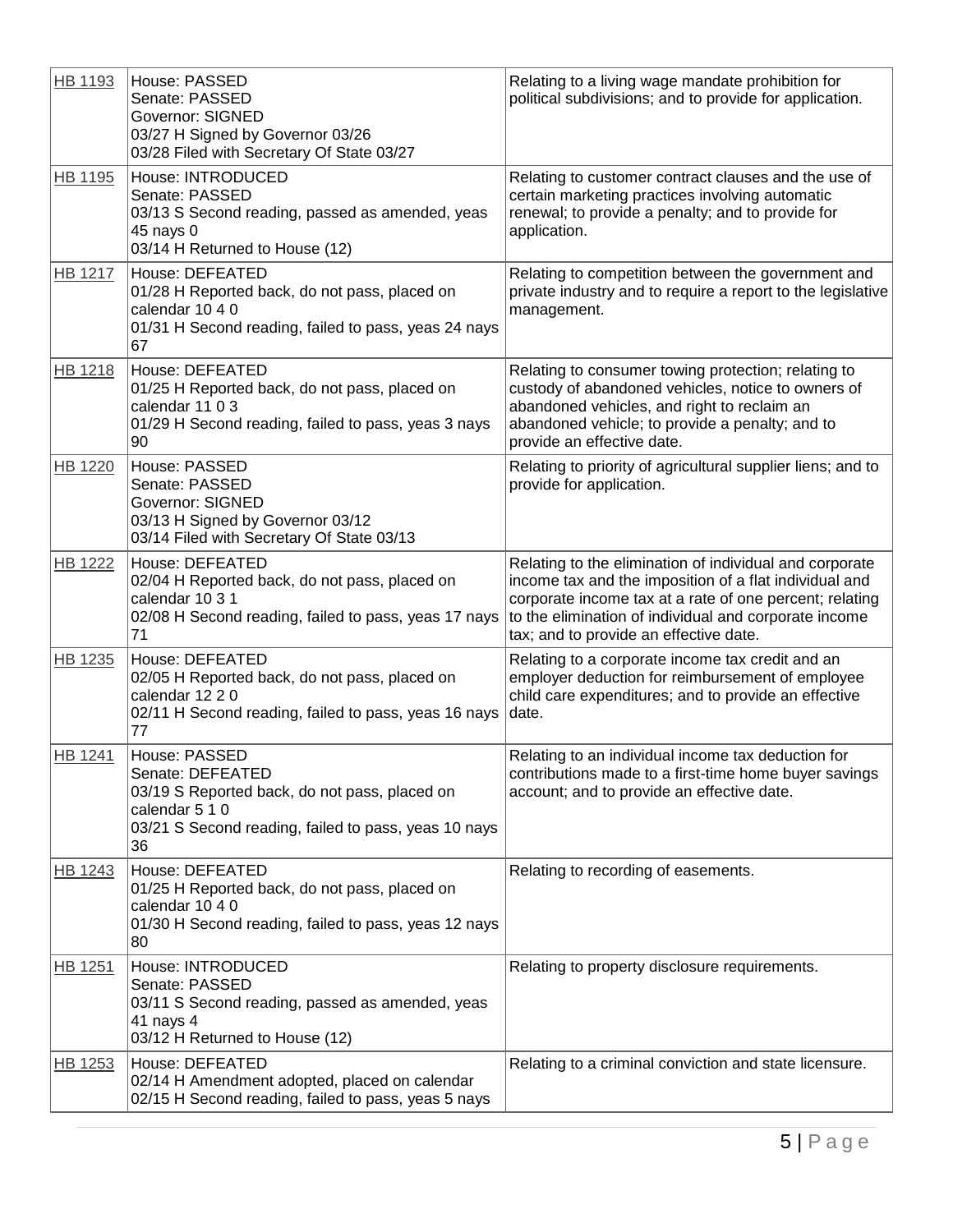|                | 84                                                                                                                                                                |                                                                                                                                                                                                                                                                                                                |
|----------------|-------------------------------------------------------------------------------------------------------------------------------------------------------------------|----------------------------------------------------------------------------------------------------------------------------------------------------------------------------------------------------------------------------------------------------------------------------------------------------------------|
| HB 1263        | House: PASSED<br>Senate: PASSED<br><b>Governor: SIGNED</b><br>03/27 H Signed by Governor 03/26<br>03/28 Filed with Secretary Of State 03/27                       | Relating to right of an owner to reclaim an abandoned<br>vehicle; relating to custody and disposition of<br>abandoned motor vehicles; to provide a penalty; and to<br>declare an emergency.                                                                                                                    |
| HB 1293        | House: DEFEATED<br>02/08 H Amendment adopted, placed on calendar<br>02/13 H Second reading, failed to pass, yeas 17 nays<br>75                                    | Relating to retail business leases or agreements;<br>relating to employer's discriminatory practices and one<br>day of rest; and to provide a contingent effective date.                                                                                                                                       |
| <b>HB 1317</b> | House: DEFEATED<br>01/25 H Reported back, do not pass, placed on<br>calendar 1301<br>01/29 H Second reading, failed to pass, yeas 19 nays<br>74                   | Relating to the restriction on the possession of a<br>firearm or dangerous weapon.                                                                                                                                                                                                                             |
| <b>HB 1340</b> | <b>House: WITHDRAWN</b><br>01/14 H Request return from committee<br>01/14 H Withdrawn from further consideration                                                  | Relating to the period of property tax delinquency<br>before foreclosure of a tax lien; to provide for<br>application; and to provide an effective date.                                                                                                                                                       |
| HB 1371        | House: DEFEATED<br>02/08 H Amendment adopted, placed on calendar<br>02/13 H Second reading, failed to pass, yeas 7 nays<br>83                                     | Relating to new hire reporting of independent<br>contractors; and to provide an effective date.                                                                                                                                                                                                                |
| <b>HB 1407</b> | House: INTRODUCED<br>Senate: PASSED<br>03/20 S Second reading, passed as amended, yeas<br>45 nays 0<br>03/21 H Returned to House (12)                             | Relating to the delivery and issuance of certificates of<br>vehicle title; and to provide a penalty.                                                                                                                                                                                                           |
| HB 1441        | House: DEFEATED<br>02/14 H Laid over one legislative day<br>02/18 H Second reading, failed to pass, yeas 22 nays<br>70                                            | Relating to prohibition of discrimination on the basis of<br>sexual orientation.                                                                                                                                                                                                                               |
| <b>HB 1448</b> | House: PASSED<br>Senate: DEFEATED<br>03/20 S Reported back, do not pass, placed on<br>calendar 5 1 0<br>03/21 S Second reading, failed to pass, yeas 9 nays<br>37 | Relating to exclusion of people from coverage of<br>automobile insurance.                                                                                                                                                                                                                                      |
| <b>HB 1467</b> | House: PASSED<br>Senate: INTRODUCED<br>03/08 S Committee Hearing - 09:30 AM<br>03/28 S Reported back amended, do pass,<br>amendment placed on calendar 6 0 0      | Relating to the definition of agriculture commissioner;<br>relating to moving the authority over grain, grain<br>buyers, warehousing, deposits, and warehousemen<br>from the public service commission to the agriculture<br>commissioner; to provide a penalty; and to provide a<br>continuing appropriation. |
| HB 1475        | House: PASSED<br>Senate: PASSED<br>03/28 H Signed by Speaker<br>03/28 H Sent to Governor                                                                          | Relating to an income tax exclusion for employee<br>education assistance provided by an employer; and to<br>provide an effective date.                                                                                                                                                                         |
| HB 1481        | House: DEFEATED<br>02/12 H Laid over one legislative day<br>02/13 H Second reading, failed to pass, yeas 24 nays<br>68                                            | Relating to determination of the true and full valuation<br>of property; and to provide an effective date.                                                                                                                                                                                                     |
| <b>HB 1484</b> | House: DEFEATED<br>02/06 H Reported back, do not pass, placed on<br>calendar 12 2 0                                                                               | Relating to a health and human services stabilization<br>fund and a paid family medical leave program; relating<br>to matching grants for institutions under the control of                                                                                                                                    |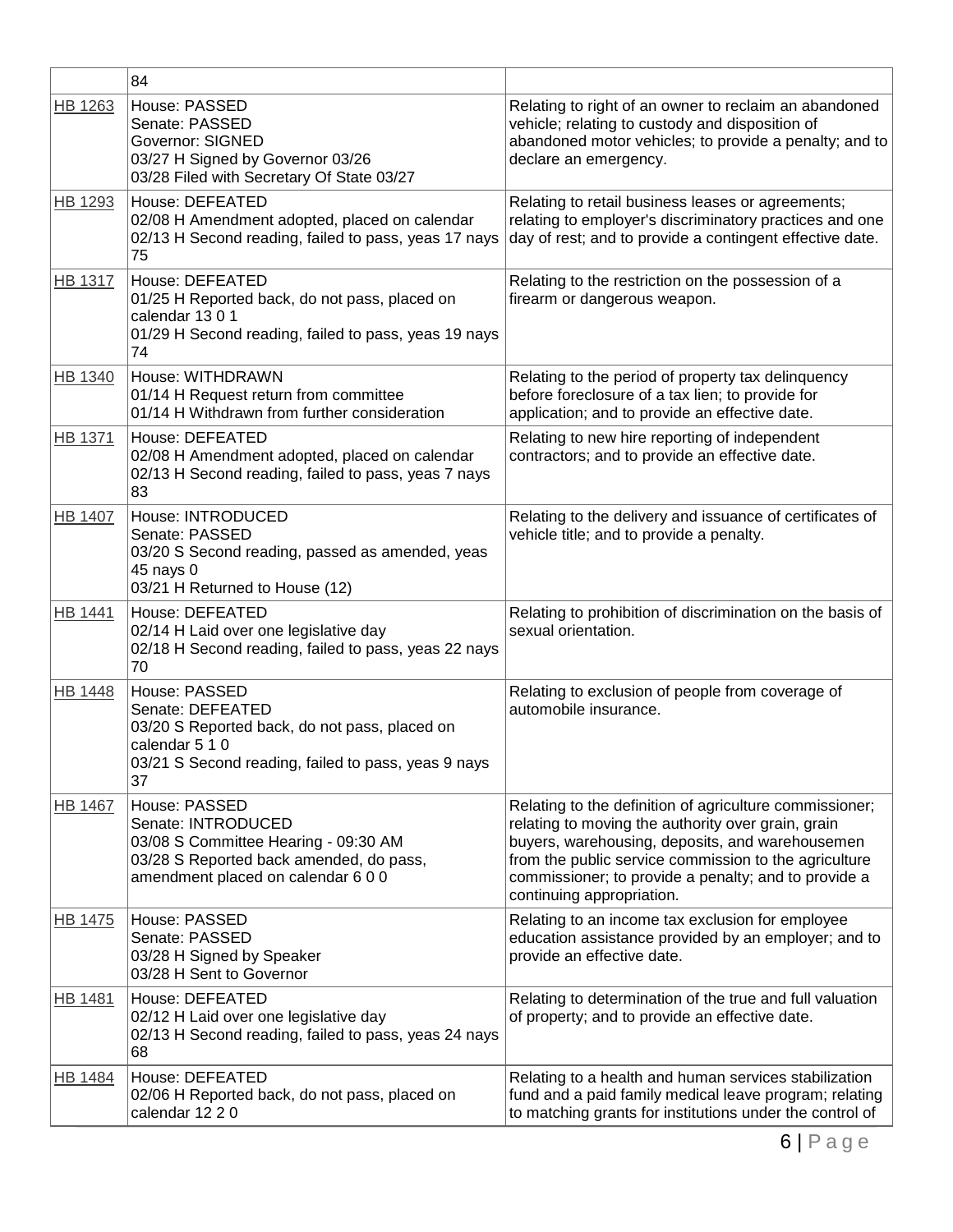|                | 02/11 H Second reading, failed to pass, yeas 15 nays<br>78                                                                                                                       | the state board of higher education; to provide an<br>appropriation; to provide for transfers; to provide<br>statements of legislative intent; and to declare an<br>emergency.                                                                                                                                                                                                                                                                                                                                                                                                                                                                     |
|----------------|----------------------------------------------------------------------------------------------------------------------------------------------------------------------------------|----------------------------------------------------------------------------------------------------------------------------------------------------------------------------------------------------------------------------------------------------------------------------------------------------------------------------------------------------------------------------------------------------------------------------------------------------------------------------------------------------------------------------------------------------------------------------------------------------------------------------------------------------|
| <b>HB 1485</b> | House: PASSED<br>Senate: PASSED<br>03/25 H Signed by Speaker<br>03/25 H Sent to Governor                                                                                         | Relating to protection against the disclosure of<br>personal information; and to provide a penalty.                                                                                                                                                                                                                                                                                                                                                                                                                                                                                                                                                |
| HB 1486        | House: DEFEATED<br>02/20 H Second reading, failed to pass, yeas 11 nays<br>81<br>02/20 H Motion to reconsider laid on table                                                      | Relating to designating central standard time as the<br>official standard time for North Dakota.                                                                                                                                                                                                                                                                                                                                                                                                                                                                                                                                                   |
| <b>HB 1494</b> | House: DEFEATED<br>02/01 H Amendment adopted, placed on calendar<br>02/06 H Second reading, failed to pass, yeas 6 nays<br>86                                                    | Relating to interest rates set by the Bank of North<br>Dakota.                                                                                                                                                                                                                                                                                                                                                                                                                                                                                                                                                                                     |
| HB 1509        | House: DEFEATED<br>01/30 H Reported back, do not pass, placed on<br>calendar 9 3 2<br>02/05 H Second reading, failed to pass, yeas 17 nays<br>75                                 | Relating to a paid family medical leave program; to<br>provide an appropriation; and to provide for a transfer.                                                                                                                                                                                                                                                                                                                                                                                                                                                                                                                                    |
| HB 1513        | House: INTRODUCED<br>Senate: PASSED<br>03/26 S Second reading, passed as amended, yeas<br>46 nays 0<br>03/27 H Returned to House (12)                                            | Relating to the review of economic development tax<br>incentives; and to amend and reenact subsection 7 of<br>section 57-38-30.3 of the North Dakota Century Code,<br>relating to individual income tax credits that may be<br>claimed by a taxpayer.                                                                                                                                                                                                                                                                                                                                                                                              |
| HB 1521        | House: PASSED<br>Senate: INTRODUCED<br>02/27 S Introduced, first reading, (emergency),<br>referred Special Committee on Ethics Committee<br>03/12 S Committee Hearing - 03:45 PM | Relating to reporting campaign contributions and<br>expenditures, restrictions on public officials and<br>lobbyists, investigations of ethics violations, and<br>implementing requirements of article XIV of the<br>Constitution of North Dakota; relating to rulemaking<br>procedures, disqualification of agency heads in quasi-<br>judicial proceedings, implementing article XIV of the<br>Constitution of North Dakota, and requirements for the<br>North Dakota ethics commission; to provide for a<br>penalty; to provide an appropriation; to provide an<br>effective date; to provide an expiration date; and to<br>declare an emergency. |
| HB 1524        | House: PASSED<br>Senate: DEFEATED<br>03/19 S Reported back, do not pass, placed on<br>calendar 6 0 0<br>03/20 S Second reading, failed to pass, yeas 1 nays<br>44                | Relating to the regulation of data brokers; and to<br>provide a penalty.                                                                                                                                                                                                                                                                                                                                                                                                                                                                                                                                                                           |
| HB 1530        | House: PASSED<br>Senate: DEFEATED<br>03/19 S Reported back, do not pass, placed on<br>calendar 5 1 0<br>03/20 S Second reading, failed to pass, yeas 4 nays<br>41                | Relating to an income tax rate reduction fund and the<br>transfer of legacy fund earnings; to repeal chapter 57-<br>38 of the North Dakota Century Code, relating to the<br>income tax; to provide a continuing appropriation; to<br>provide an exemption; and to provide an effective<br>date.                                                                                                                                                                                                                                                                                                                                                    |
| SB 2075        | Senate: PASSED<br>House: PASSED<br><b>Governor: SIGNED</b><br>03/14 S Signed by Governor 03/14<br>03/18 Filed with Secretary Of State 03/14                                      | Relating to appraisal management companies.                                                                                                                                                                                                                                                                                                                                                                                                                                                                                                                                                                                                        |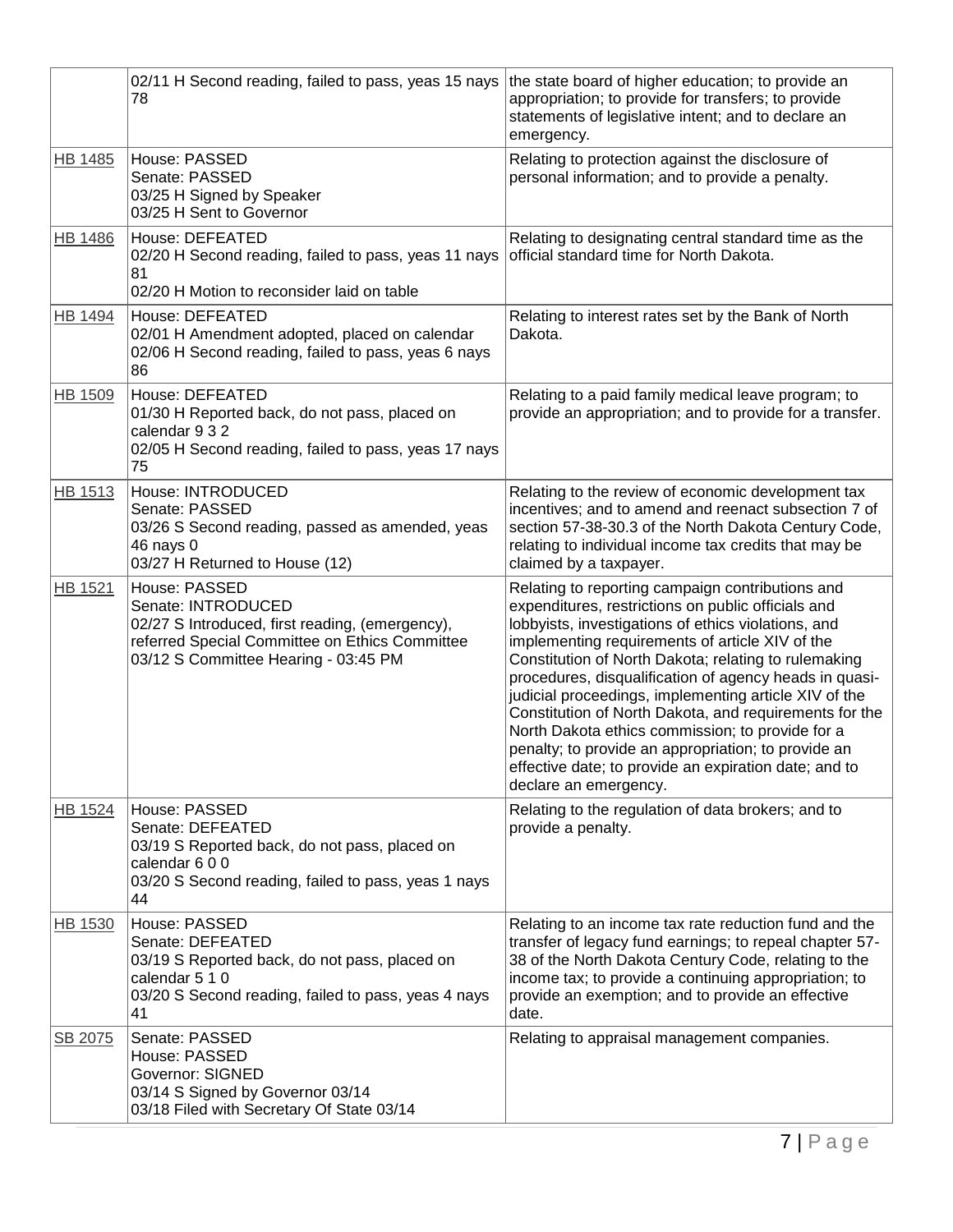| SB 2093 | Senate: PASSED<br>House: PASSED<br><b>Governor: SIGNED</b><br>03/14 S Signed by Governor 03/14<br>03/18 Filed with Secretary Of State 03/14                    | Relating to the examination of technology service<br>providers, the capital requirement for trust companies,<br>the examination of trust companies, the definition of a<br>financial institution, surety bond requirements for<br>money brokers and collection agencies, notice<br>requirement for deferred presentment service<br>providers, fees for money transmitters, and reporting<br>requirements for debt-settlement providers; relating to<br>automatic renewal of license in 2009 for money<br>brokers, automatic renewal of license in 2014 for<br>collection agencies, deferred presentment service<br>providers, and money transmitters. |
|---------|----------------------------------------------------------------------------------------------------------------------------------------------------------------|-------------------------------------------------------------------------------------------------------------------------------------------------------------------------------------------------------------------------------------------------------------------------------------------------------------------------------------------------------------------------------------------------------------------------------------------------------------------------------------------------------------------------------------------------------------------------------------------------------------------------------------------------------|
| SB 2098 | Senate: PASSED<br>House: PASSED<br><b>Governor: SIGNED</b><br>03/14 S Signed by Governor 03/14<br>03/18 Filed with Secretary Of State 03/14                    | Relating to the Bank of North Dakota residential<br>mortgage loan program.                                                                                                                                                                                                                                                                                                                                                                                                                                                                                                                                                                            |
| SB 2099 | Senate: PASSED<br>House: PASSED<br><b>Governor: SIGNED</b><br>03/22 S Signed by Governor 03/21<br>03/25 Filed with Secretary Of State 03/22                    | Relating to the medical facility infrastructure loan fund;<br>and to declare an emergency.                                                                                                                                                                                                                                                                                                                                                                                                                                                                                                                                                            |
| SB 2104 | Senate: DEFEATED<br>01/30 S Reported back, do not pass, placed on<br>calendar 600<br>01/31 S Second reading, failed to pass, yeas 3 nays<br>42                 | Relating to the state's share of oil and gas taxes; and<br>to provide an effective date.                                                                                                                                                                                                                                                                                                                                                                                                                                                                                                                                                              |
| SB 2111 | Senate: PASSED<br>House: DEFEATED<br>02/27 H Reported back, do pass, place on calendar<br>10 1 3<br>02/28 H Second reading, failed to pass, yeas 32 nays<br>60 | Relating to electronic remittal of funds withheld under<br>an income withholding order and new hire reporting;<br>and to provide for an effective date.                                                                                                                                                                                                                                                                                                                                                                                                                                                                                               |
| SB 2115 | Senate: INTRODUCED<br>House: PASSED<br>03/19 H Second reading, passed as amended, yeas<br>83 nays 8<br>03/20 S Returned to Senate (12)                         | Relating to child support; to repeal section 14-09-09.37<br>of the North Dakota Century Code, relating to child<br>support; and to provide a continuing appropriation.                                                                                                                                                                                                                                                                                                                                                                                                                                                                                |
| SB 2116 | Senate: DEFEATED<br>01/30 S Reported back, do not pass, placed on<br>calendar 7 0 0<br>01/31 S Second reading, failed to pass, yeas 2 nays<br>43               | Relating to the infrastructure revolving loan fund.                                                                                                                                                                                                                                                                                                                                                                                                                                                                                                                                                                                                   |
| SB 2130 | Senate: PASSED<br>House: PASSED<br><b>Governor: SIGNED</b><br>03/08 S Signed by Governor 03/08<br>03/12 Filed with Secretary Of State 03/08                    | Relating to state agency fees.                                                                                                                                                                                                                                                                                                                                                                                                                                                                                                                                                                                                                        |
| SB 2148 | Senate: PASSED<br>House: INTRODUCED<br>02/27 H Introduced, first reading, referred Ethics<br>Committee<br>03/12 H Committee Hearing - 02:15 PM                 | Relating to disclosures of expenditures, restrictions on<br>public officials and lobbyists, investigations of ethics<br>violations, and implementing requirements of article<br>XIV of the Constitution of North Dakota; relating to the<br>prohibition on personal use of campaign contributions<br>and the rulemaking procedures and requirements for<br>the North Dakota ethics commission; to provide a                                                                                                                                                                                                                                           |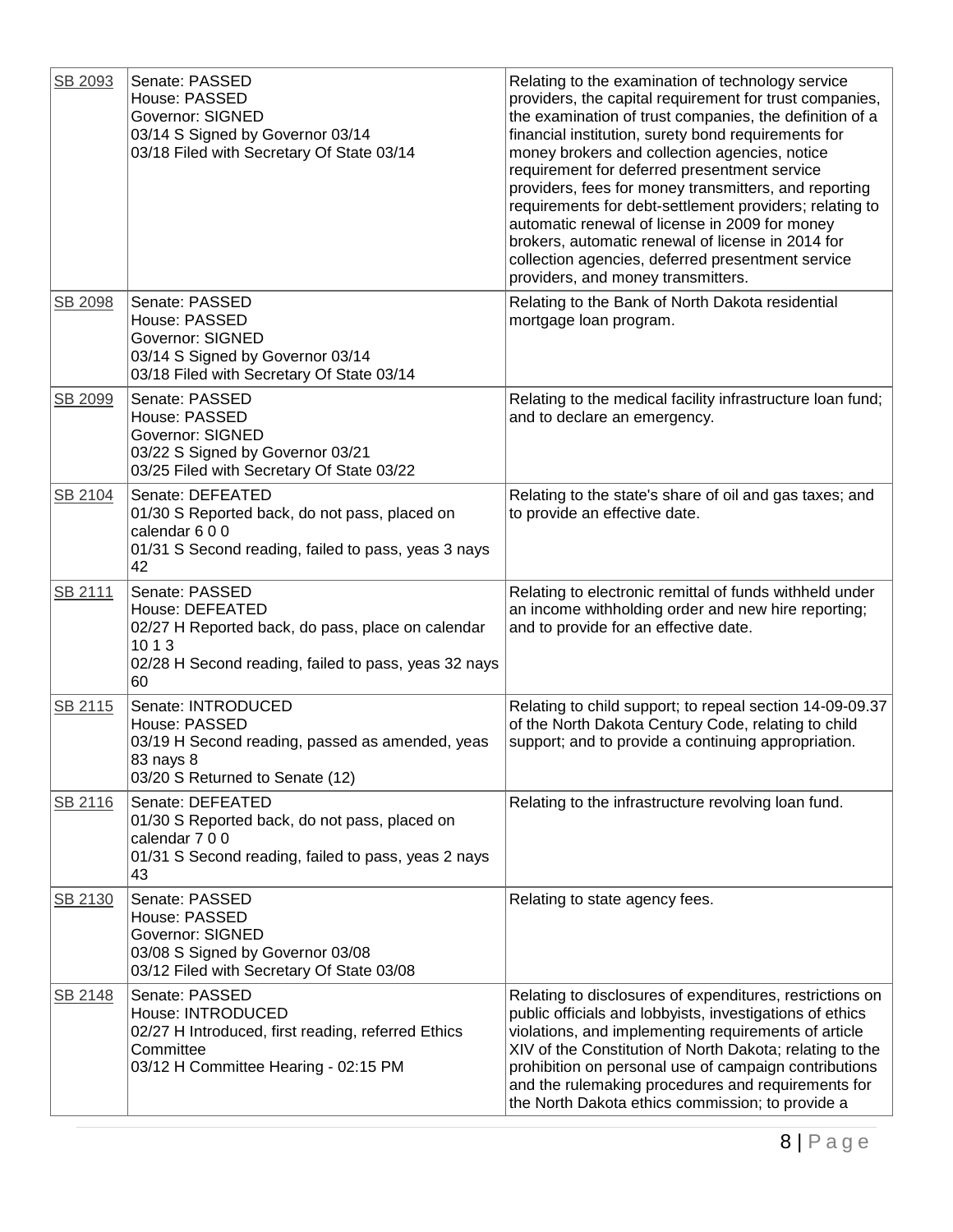|         |                                                                                                                                                   | penalty; and to provide an appropriation.                                                                                                                                                                                                                                                                                                                                                                                     |
|---------|---------------------------------------------------------------------------------------------------------------------------------------------------|-------------------------------------------------------------------------------------------------------------------------------------------------------------------------------------------------------------------------------------------------------------------------------------------------------------------------------------------------------------------------------------------------------------------------------|
| SB 2179 | Senate: INTRODUCED<br>House: PASSED<br>03/22 H Second reading, passed as amended, yeas<br>86 nays 0<br>03/25 S Returned to Senate (12)            | Relating to the prevention of financial exploitation; and<br>to amend and reenact section 6-08.1-03 of the North<br>Dakota Century Code, relating to a financial<br>institution's duty of confidentiality.                                                                                                                                                                                                                    |
| SB 2197 | Senate: PASSED<br>House: INTRODUCED<br>03/21 H Committee Hearing - 09:00 AM<br>03/22 H Reported back, do pass, place on calendar<br>1400          | Relating to loans for family farmers.                                                                                                                                                                                                                                                                                                                                                                                         |
| SB 2205 | Senate: PASSED<br>House: PASSED<br><b>Governor: SIGNED</b><br>03/22 S Signed by Governor 03/21<br>03/25 Filed with Secretary Of State 03/22       | Relating to abandoned property; and to amend and<br>reenact sections 28-23-11, 32-19-18, 32-19-19, 32-19-<br>23, and 32-19-27 of the North Dakota Century Code,<br>relating to foreclosure of real estate.                                                                                                                                                                                                                    |
| SB 2214 | Senate: PASSED<br>House: INTRODUCED<br>03/22 H Amendment adopted<br>03/22 H Rereferred to Appropriations                                          | Relating to debt service payments; to amend and<br>reenact sections 6-09.4-06, 6-09.4-10, and 15.1-36-06<br>of the North Dakota Century Code, relating to<br>borrowing and lending authority, reserve funds, and<br>school construction loans; to authorize the use of<br>funds; to provide a bond issuance limitation; and to<br>provide an appropriation.                                                                   |
| SB 2219 | Senate: DEFEATED<br>01/25 S Amendment adopted, placed on calendar<br>01/28 S Second reading, failed to pass, yeas 16 nays<br>29                   | Relating to the confidentiality of social security<br>numbers; to amend and reenact sections 51-22-01, 51-<br>22-02, and 51-22-03 of the North Dakota Century<br>Code, relating to data processing information<br>confidentiality; and to provide a penalty.                                                                                                                                                                  |
| SB 2237 | Senate: DEFEATED<br>01/24 S Reported back, do not pass, placed on<br>calendar 5 1 0<br>01/28 S Second reading, failed to pass, yeas 13 nays<br>32 | Relating to a corporate income tax credit and an<br>employer deduction for reimbursement of employee<br>child care expenditures; and to provide an effective<br>date.                                                                                                                                                                                                                                                         |
| SB 2252 | Senate: DEFEATED<br>01/29 S Reported back, do not pass, placed on<br>calendar 5 0 1<br>01/30 S Second reading, failed to pass, yeas 6 nays<br>39  | Relating to deferred presentment service transaction<br>fees; to provide a penalty; and to provide for<br>application.                                                                                                                                                                                                                                                                                                        |
| SB 2262 | Senate: PASSED<br>House: PASSED<br><b>Governor: SIGNED</b><br>03/21 S Signed by Governor 03/20<br>03/22 Filed with Secretary Of State 03/21       | Relating to the use and possession of re-encoders and<br>scanning devices; to amend and reenact section 12.1-<br>23-11 of the North Dakota Century Code, relating to<br>the unauthorized use of personal identifying<br>information; to repeal section 12.1-23-17 of the North<br>Dakota Century Code, relating to the unlawful<br>skimming of credit, debit, or other electronic payment<br>cards; and to provide a penalty. |
| SB 2271 | Senate: PASSED<br>House: INTRODUCED<br>03/18 H Amendment adopted<br>03/18 H Rereferred to Appropriations                                          | Relating to the housing incentive fund; to provide a<br>transfer; and to provide an appropriation.                                                                                                                                                                                                                                                                                                                            |
| SB 2275 | Senate: PASSED<br>House: DEFEATED<br>03/22 H Reported back, do not pass, placed on<br>calendar 15 3 3                                             | Relating to the infrastructure revolving loan fund debt<br>repayments; relating to the infrastructure revolving loan<br>fund, borrowing and lending authority, reserve funds,<br>and expanded bonding authority for counties; to repeal                                                                                                                                                                                       |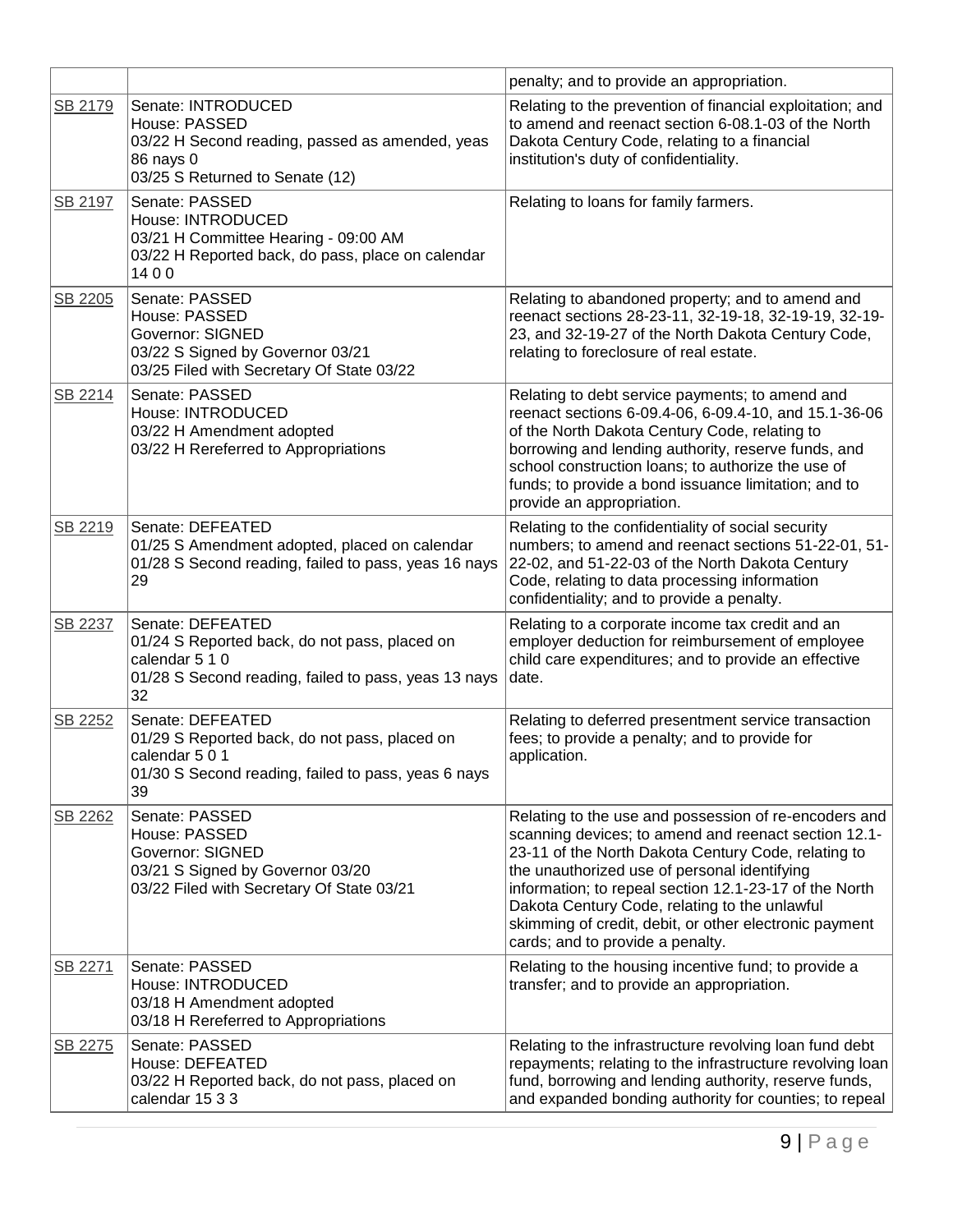|                    | 03/25 H Second reading, failed to pass, yeas 34 nays<br>55                                                                                        | section 61-02-78 of the North Dakota Century Code,<br>relating to a revolving loan fund for water projects; to<br>provide a transfer; to provide a continuing<br>appropriation; to provide a bond issuance limitation;<br>and to provide an effective date.                                                                                                                                         |
|--------------------|---------------------------------------------------------------------------------------------------------------------------------------------------|-----------------------------------------------------------------------------------------------------------------------------------------------------------------------------------------------------------------------------------------------------------------------------------------------------------------------------------------------------------------------------------------------------|
| SB 2282            | Senate: PASSED<br>House: DEFEATED<br>03/20 H Amendment adopted, placed on calendar<br>03/20 H Second reading, failed to pass, yeas 30 nays<br>62  | Relating to legacy fund earnings; to provide for a report<br>to the legislative management; to provide an<br>appropriation; and to provide an expiration date.                                                                                                                                                                                                                                      |
| SB 2296            | Senate: PASSED<br>House: PASSED<br><b>Governor: SIGNED</b><br>03/21 S Signed by Governor 03/20<br>03/22 Filed with Secretary Of State 03/21       | Relating to the Bank of North Dakota loan guarantee<br>program.                                                                                                                                                                                                                                                                                                                                     |
| SB 2302            | Senate: DEFEATED<br>01/30 S Reported back, do not pass, placed on<br>calendar 5 1 0<br>01/31 S Second reading, failed to pass, yeas 11 nays<br>34 | Relating to an income tax credit for contributions to the<br>housing incentive fund; and to provide an effective<br>date.                                                                                                                                                                                                                                                                           |
| SB 2303            | Senate: DEFEATED<br>01/25 S Amendment failed<br>01/25 S Second reading, failed to pass, yeas 20 nays<br>27                                        | Relating to prohibition of discrimination on the basis of<br>sexual orientation.                                                                                                                                                                                                                                                                                                                    |
| SB 2346            | Senate: PASSED<br>House: INTRODUCED<br>03/15 H Committee Hearing - 10:30 AM<br>03/21 H Committee Hearing - 10:40 AM                               | Relating to records confidentiality for warehousemen<br>and grain buyers and assessment refunds for grain<br>producers; relating to warehouse and grain buyer<br>licensing, scale ticket conversions, claims distributions,<br>assessments and refunds, subrogation, and<br>unlicensed grain buyers; to provide a penalty; to<br>provide a continuing appropriation; and to provide for<br>reports. |
| SB 2354            | Senate: DEFEATED<br>02/07 S Reported back, do not pass, placed on<br>calendar 600<br>02/08 S Second reading, failed to pass, yeas 2 nays<br>44    | Relating to restoration of real property as a measure of<br>damages.                                                                                                                                                                                                                                                                                                                                |
| SB 2357            | Senate: PASSED<br>House: DEFEATED<br>03/11 H Amendment adopted, placed on calendar<br>03/14 H Second reading, failed to pass, yeas 18 nays<br>71  | A BILL for an Act to provide for a Bank of North Dakota<br>loan guarantee program for federal workers affected by<br>the federal shutdown; and to declare an emergency.                                                                                                                                                                                                                             |
| <b>HCR</b><br>3002 | House: DEFEATED<br>02/07 H Reported back, do not pass, placed on<br>consent calendar 14 0 0<br>02/08 H Second reading, failed to adopt            | A concurrent resolution requesting the Legislative<br>Management to study the potential benefits of<br>distributed ledger technology and blockchain for state<br>government.                                                                                                                                                                                                                        |
| <b>HCR</b><br>3004 | House: PASSED<br>Senate: PASSED<br>03/27 S Reported back, do pass, place on calendar 6<br>00<br>03/28 S Second reading, adopted                   | A concurrent resolution requesting the Legislative<br>Management to study the potential benefit value of<br>blockchain technology implementation and utilization in<br>state government administration and affairs.                                                                                                                                                                                 |
| <b>HCR</b><br>3026 | House: PASSED<br>Senate: PASSED<br>03/06 H Signed by Speaker                                                                                      | A concurrent resolution urging Congress and the<br>Internal Revenue Service to allow states to determine<br>health benefit coverage requirements without                                                                                                                                                                                                                                            |